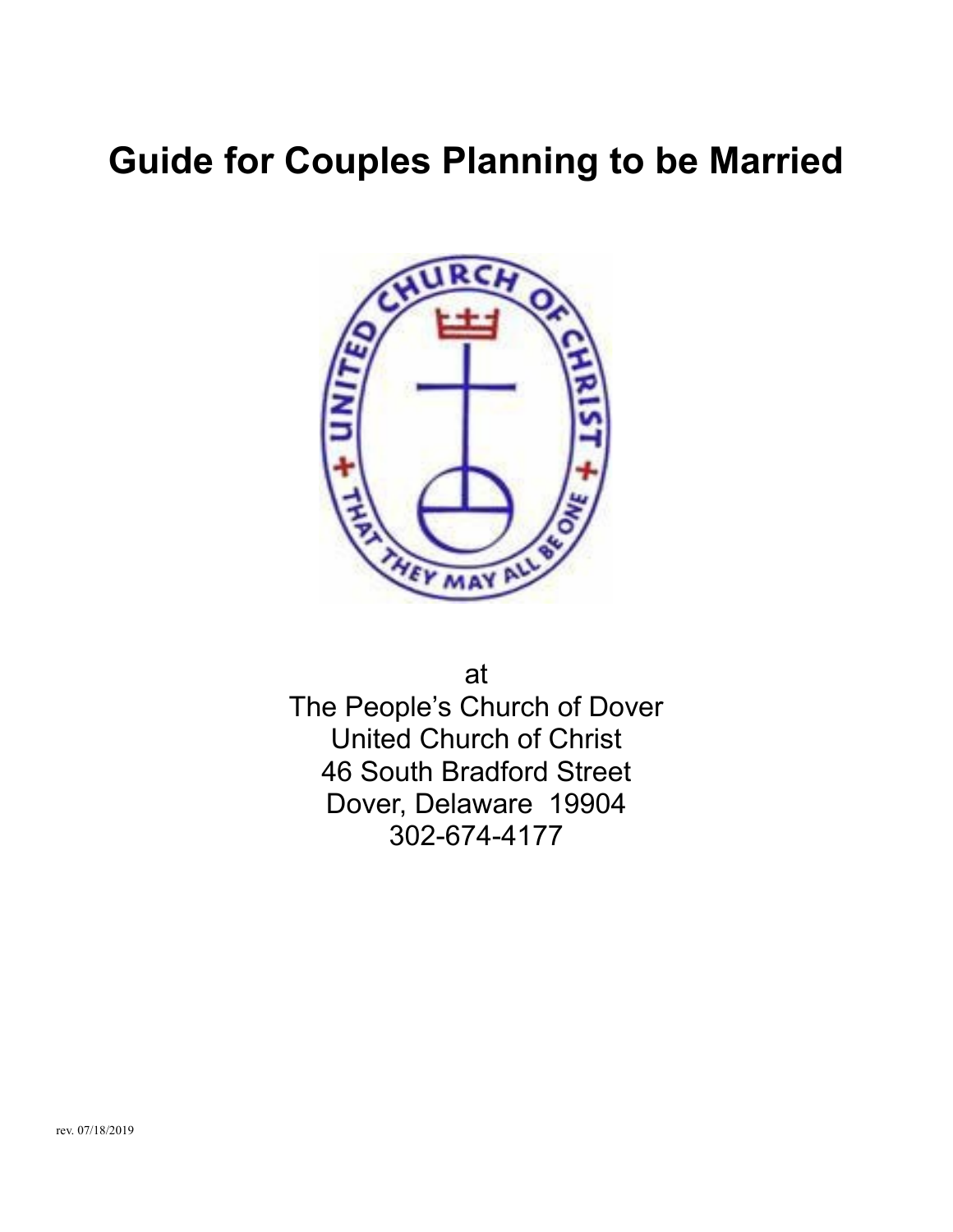#### **The Wedding Service at People's Church**

By asking our pastor to perform the ceremony you are requesting a religious service. You are saying, "We wish to take our vows before God and our friends. We seek God's blessing in our life together."

Because a church wedding is a worship service, the liturgy shall be

that of a worship service such as "The Order of Worship for Marriage" in the Book of Worship of the United Church of Christ, or as directed by the church's pastor.

#### **Schedules and Communication**

In order to avoid the embarrassment of announcing your wedding date only to find either the pastor or the church unavailable, you should consult with the pastor or the church's wedding consultant before publicly announcing the date and time for your wedding.

When you contact the pastor, you will arrange for you and your fiancé to meet with him. Both the church and the pastor have a standing rule that couples married in People's Church will have four pre-marriage counseling sessions with the pastor. These conversations should be held well before the wedding date.

It is expected that our pastor will officiate at all weddings at People's Church. If you wish another minister to assist, the etiquette and ethics of this request are as follows. You inform the pastor of the church, and he will invite your guest minister to assist.

#### **Decorating the Church**

**Kneeler** The church has a kneeler for use during the wedding ceremony. The pastor will discuss with you whether or not to use it in your wedding. One consideration will be how cumbersome the bride's wedding gown will be if she kneels.

**Flowers:** You may select a florist of your choice. Since the altar symbolizes the presence of God, any flowers placed on the altar should enhance its simple beauty and not dominate it. The altar candles should be visible, and so only one floral arrangement is permitted on the altar. Other flowers need to be placed in other parts of the nave.

**Candles:** Two altar candles are provided by the church. Two black wrought iron candelabra are available for your use, but you must provide the (14) candles and other decorations for them. *Dripless candles are required*.

**Aisle Runner:** The church does not provide the "runner." You may purchase a disposable aisle runner from your florist, if you want one. The fabric runner is superior to the plastic one. It should be *100 feet long.* Many weddings here do not use an aisle runner at all.

**No Tape or other Adhesive** may be applied to the pews, walls, windows or furnishings. Bows attached to pews should be held by ribbon or cord. See the wedding coordinator for assistance with this.

#### **Rehearsal and Ceremony**

You will need to schedule a rehearsal if others are participating in the ceremony. Since the wedding is a worship service, the pastor is in charge of the rehearsal. To avoid discomfort or indecision, the couple should make all the decisions about the ceremony in the pre-wedding conferences, before the rehearsal. The wedding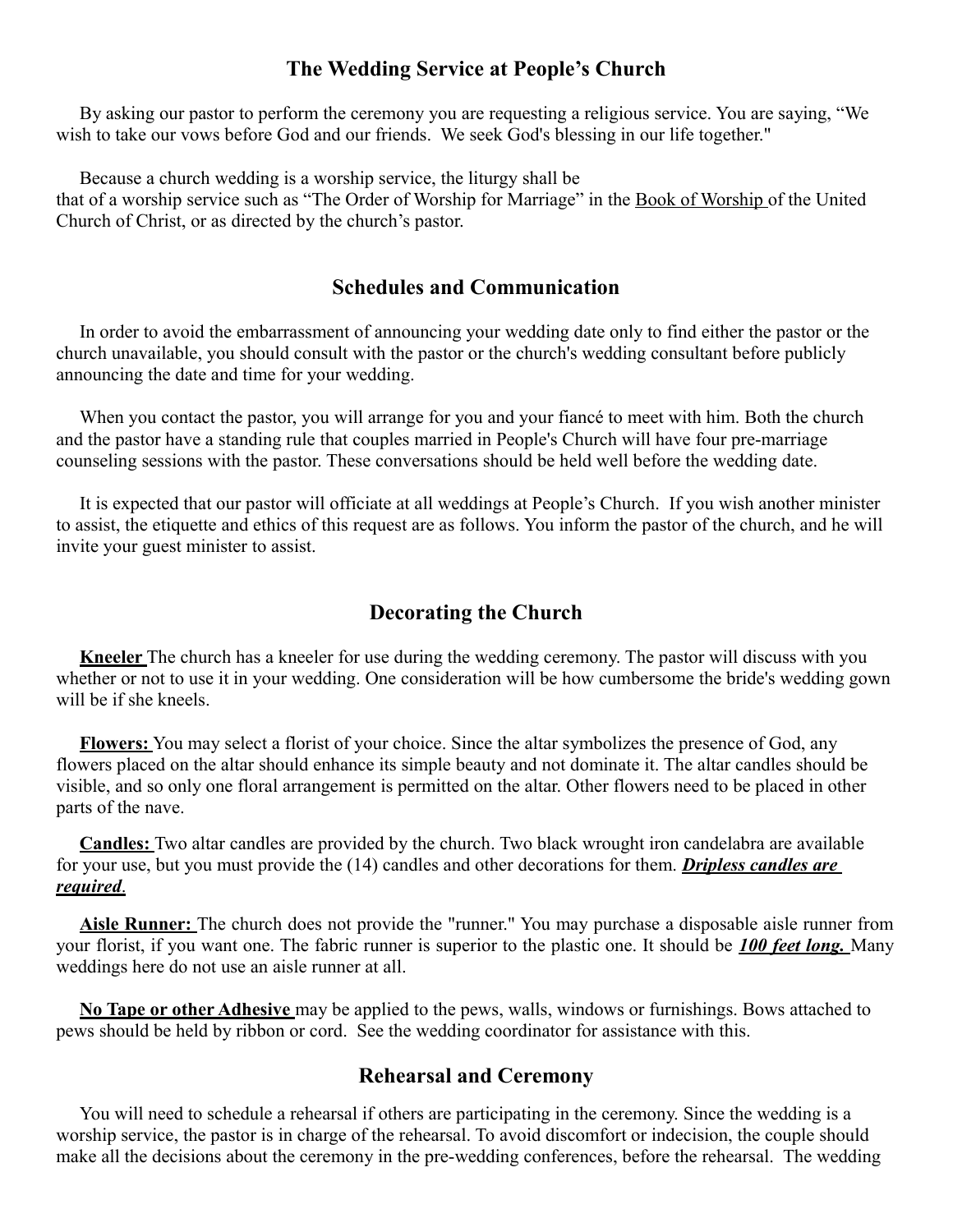service ritual is similar to that in all Protestant churches. It includes several elements which are at the discretion of the couple. Please consult the pastor regarding the variable elements of the service.

#### **Wedding Programs**

If you wish, the church office can print your wedding program. The cost may vary depending on your selection of the cover. All details and information for the bulletin are handled by the church's Administrative Assistant, Mrs. Hotchkiss.

#### **Fees and Costs**

There are many people involved in providing you the service of a beautiful and meaningful wedding. **Fees are due by noon eight days before the wedding***.* Please prepare cash in envelopes or individual checks to the church and each of the persons involved. If your fees are not received on time your wedding may be cancelled.

| <b>ITEM</b>                                                        | <b>MEMBERS</b>      | <b>NON-MEMBERS</b> |
|--------------------------------------------------------------------|---------------------|--------------------|
| 1. The People's Church of Dover<br><b>Building Usage</b>           |                     |                    |
| <b>Wedding Ceremony</b>                                            | $\text{\$\,0$}$     | \$750.00           |
| Chapel Ceremony                                                    | $\frac{1}{2}$       | \$150.00 if used   |
| 2. Rev.                                                            |                     |                    |
| Pastor's Honorarium                                                | Suggested $$250.00$ | \$350.00           |
| 3. Mrs. Kathy Hanebutt                                             |                     |                    |
| Organist                                                           | \$200.00            | \$250.00           |
| 4. Mrs. Phyllis Tarburton                                          |                     |                    |
| <b>Wedding Coordinator</b>                                         | 65.00<br>\$         | \$100.00           |
| 5. Mr. Randal Revay                                                |                     |                    |
| Custodian                                                          | 50.00<br>S.         | \$100.00           |
| 6. The People's Church of Dover                                    |                     |                    |
| Printing programs                                                  | \$20.00             | \$50.00            |
| (if asked to do programs: does not include the price of bulletins) |                     |                    |

Definition: An "active member" is one who has "communicated with the church or made contributions of record to its support" within the past two years. (Bylaws V.5)

Pastor's Discretion: Non-member weddings will only be performed if both the bride and groom agree to the fees, to counseling, and to a Christian marriage. It is at the pastor's discretion whether to accept or refuse a non-member wedding. **Four pre-marriage counseling sessions with the pastor are required.** These will cover: 1) planning, 2) the meaning of a church wedding, 3) the vows and the covenant, and 4) communication.

### **Wedding Coordinator**

Mrs. Tarburton is the church's wedding coordinator. You may call on her for assistance with building tours, decorations, details, and direction as the ceremony begins. If you have chosen someone as your personal coordinator, that person will be in charge of everything outside the church, and planning.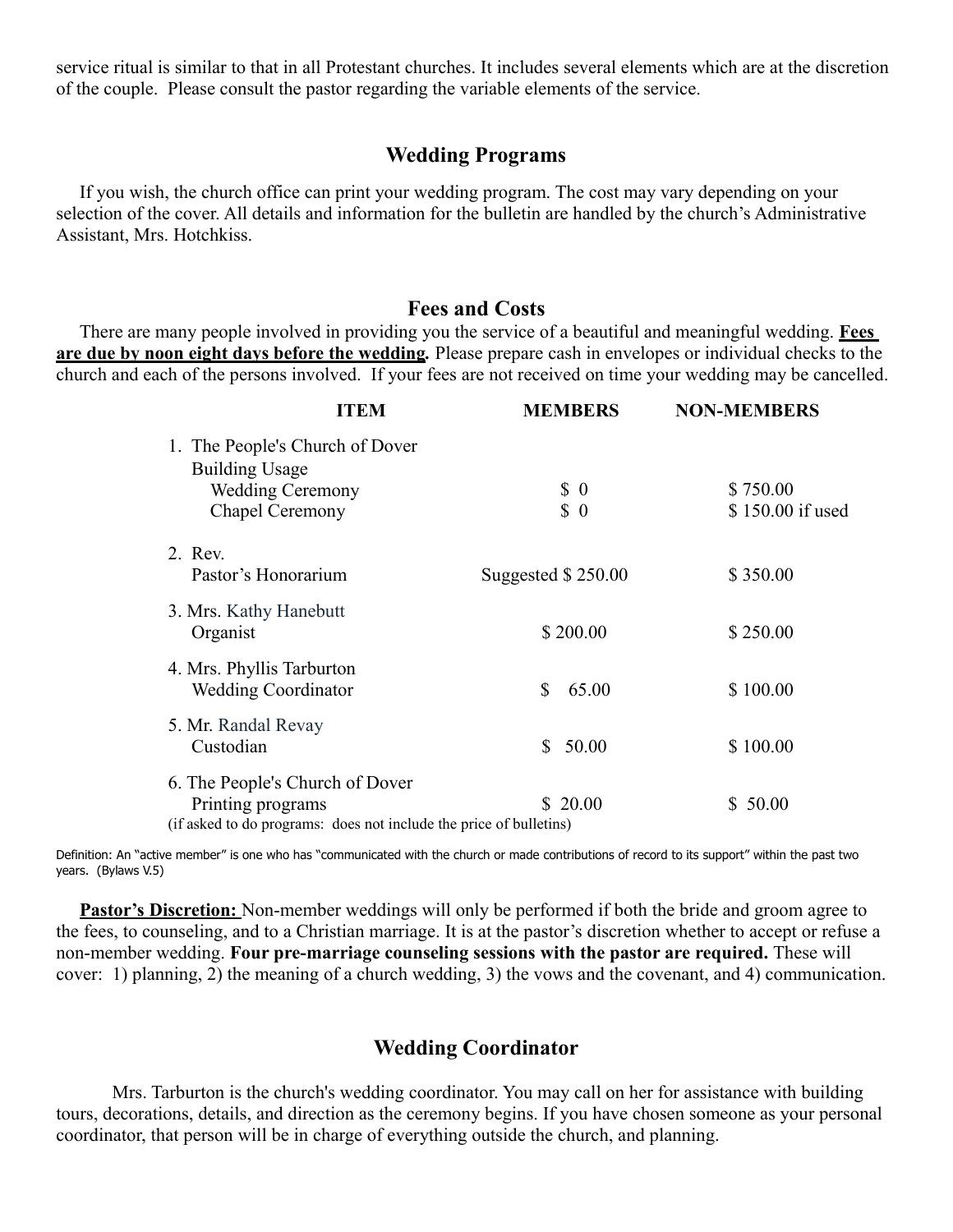#### **Music**

All music at People's Church is under the direction of the Choir Director and the Organist. Unless the church organist is unavailable, he will be expected to play for all church weddings for which music is desired. However, if you prefer to include a guest musician for a part of the service, arrangements must be made with our organist before such a person is permitted to participate.

Since the wedding ceremony is a religious service, not a secular gathering, *all music shall be approved by the pastor or the organist* so that the selections will be appropriate for a Christian ceremony.

## **Photography**

Flash pictures may be taken during the processional and recessional, but not at any time during the worship service itself. If you want photographs of the wedding party at the front of the church, the party may re-pose them after the wedding. Professional photographers may set up camera equipment in the Bride's Room if pictures are desired before the service.

Video tapes may be made during the service as long as no additional lighting is used. We ask that video equipment be set up in the balcony so that it will not be in anyone's way. Not cameras of any kind are permitted in the chancel area during the service.

# **Please see the Wedding Contract below**